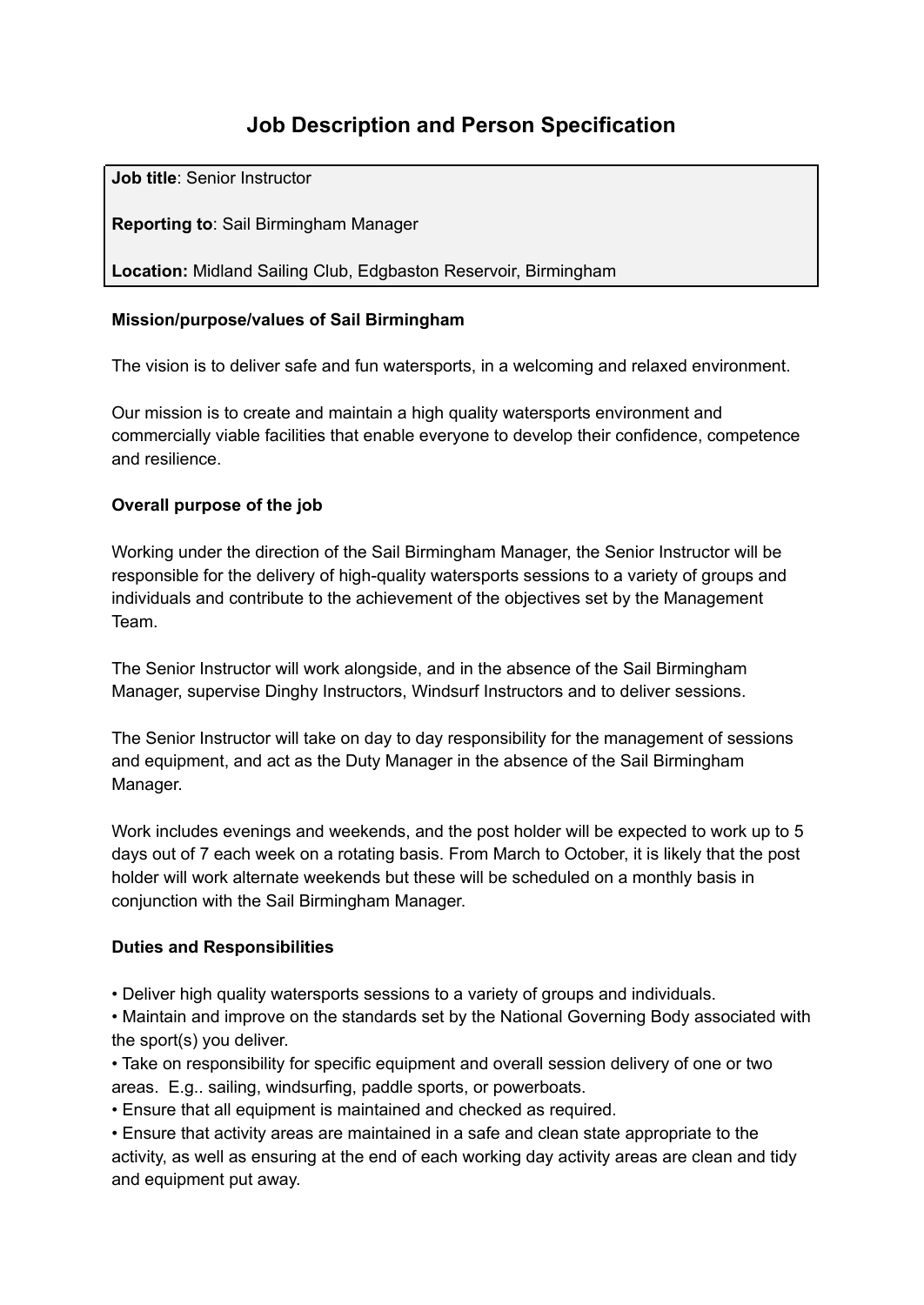• Act in a professional manner, always ensuring that clients have a safe and enjoyable experience.

• Act as a role model and mentor, supporting and encouraging less experienced instructors and volunteers.

• Take on the role of 'Duty Manager' when required, co- ordinating the use of equipment and space on the water with guidance from the Sail Birmingham Manager.

• Complete all essential activity administration, registers and other paperwork and keep up to date with other relevant documentation.

• Under instruction from the Sail Birmingham Manager, record session data for monitoring and evaluation purposes.

• Attend pre-season training and induction days.

• Assist the Sail Birmingham Manager in any other centre related tasks.

# **Additional Responsibilities**

• Adhere to all the policies and procedures of the organisation.

• Commit to Continual Professional Development and undertake any training and development deemed necessary for the purposes of the role.

• Comply with the Midland Sailing Club's Health & Safety policy.

• Comply with the Midland Sailing Club's Equality & Diversity policy.

• Maintain working knowledge of the policies and regulations governing Midland Sailing Club.

• Comply with the data protection requirements and procedures at all times and process data in line with the Data Protection Act 1998.

• Take positive steps to identify and overcome barriers to participation amongst young people, older people, women, people from BAME groups and disabled people, prioritising access and inclusion at all times.

• Be prepared to occasionally carry out work outside of your contracted / normal working pattern i.e. consecutive weekend working during peak times, or to cover for colleagues' absence.

• Undertake any other duties that can reasonably be expected in a post of this nature.

# **Person specification**

# **Essential qualifications**

- RYA Senior Dinghy Instructor
- RYA Membership
- RYA First Aid Certificate

# **Desirable qualifications and experience**

- RYA Start Windsurf Instructor
- RYA Race Coach
- BC Paddlesports Leader
- RYA Powerboat Instructor
- Full UK driving licence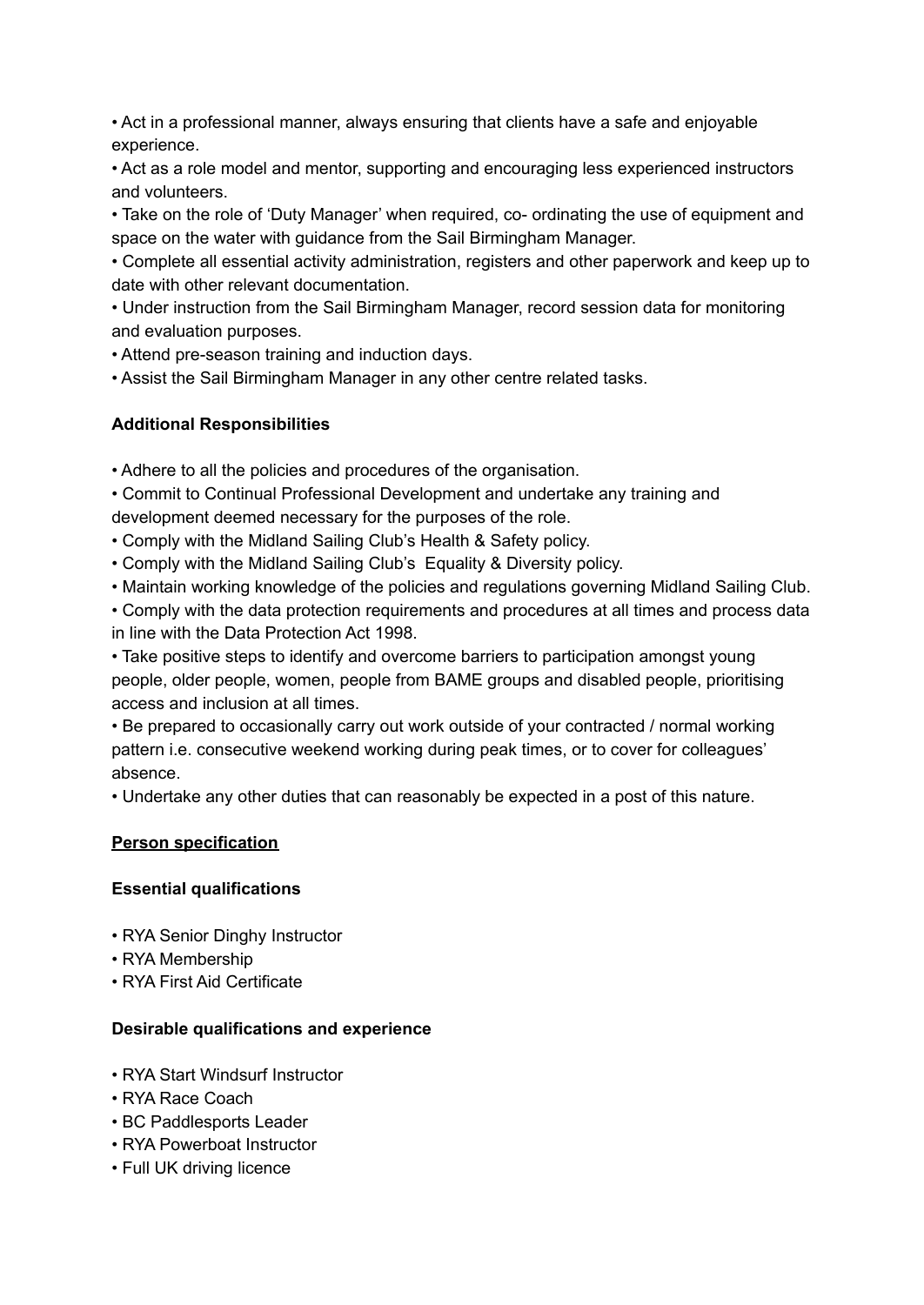- Delivery of shore-based team building sessions in an outdoor setting
- Delivery of RYA Schemes, both Youth & Adult
- Delivery of RYA Advantaged Modulus
- Basic dinghy maintenance
- Sailability or other experience with working with children or adults with disabilities

#### **Essential personal qualities**

- Team work
- Excellent communication skills, ability to build rapport with all clients
- Ability to work on your own initiative, without supervision
- Energetic, positive attitude
- Proactive, but able to follow procedures
- Strong customer focus, motivated to deliver high quality experience
- Understanding the importance of equality and diversity, and a commitment to creating an inclusive culture
- Flexible and adaptable to working patterns

#### **Terms and Conditions**

Salary: £20,000 per annum.

The role involves working 40 hours per week across the year, however because of the seasonal nature of the business, the typical working week will be longer in the summer and shorter in the winter. This will be discussed in detail following appointment.

Annual leave is 28 days per year (including Bank Holidays). A maximum of five days can be taken from 1<sup>st</sup> July to 31<sup>st</sup> August each year.

The post is permanent following the successful completion of a six-month probationary period.

Following the successful completion of the probationary period the post is subject to a four-week notice period.

#### ++++++++++++++++++++++++

**For an informal discussion about the role please contact:**

**Philip Reeves, Sail Birmingham Manager:** [phil.reeves@midlandsailingclub.org.uk](mailto:phil.reeves@midlandsailingclub.org.uk)

**To apply, please send your CV and covering letter (maximum two pages) outlining your watersports experience and the names and contact details of two references to:**

**Philip Reeves, Sail Birmingham Manager:** [phil.reeves@midlandsailingclub.org.uk](mailto:phil.reeves@midlandsailingclub.org.uk)

**Closing date: 10am on 7th February 2022.**